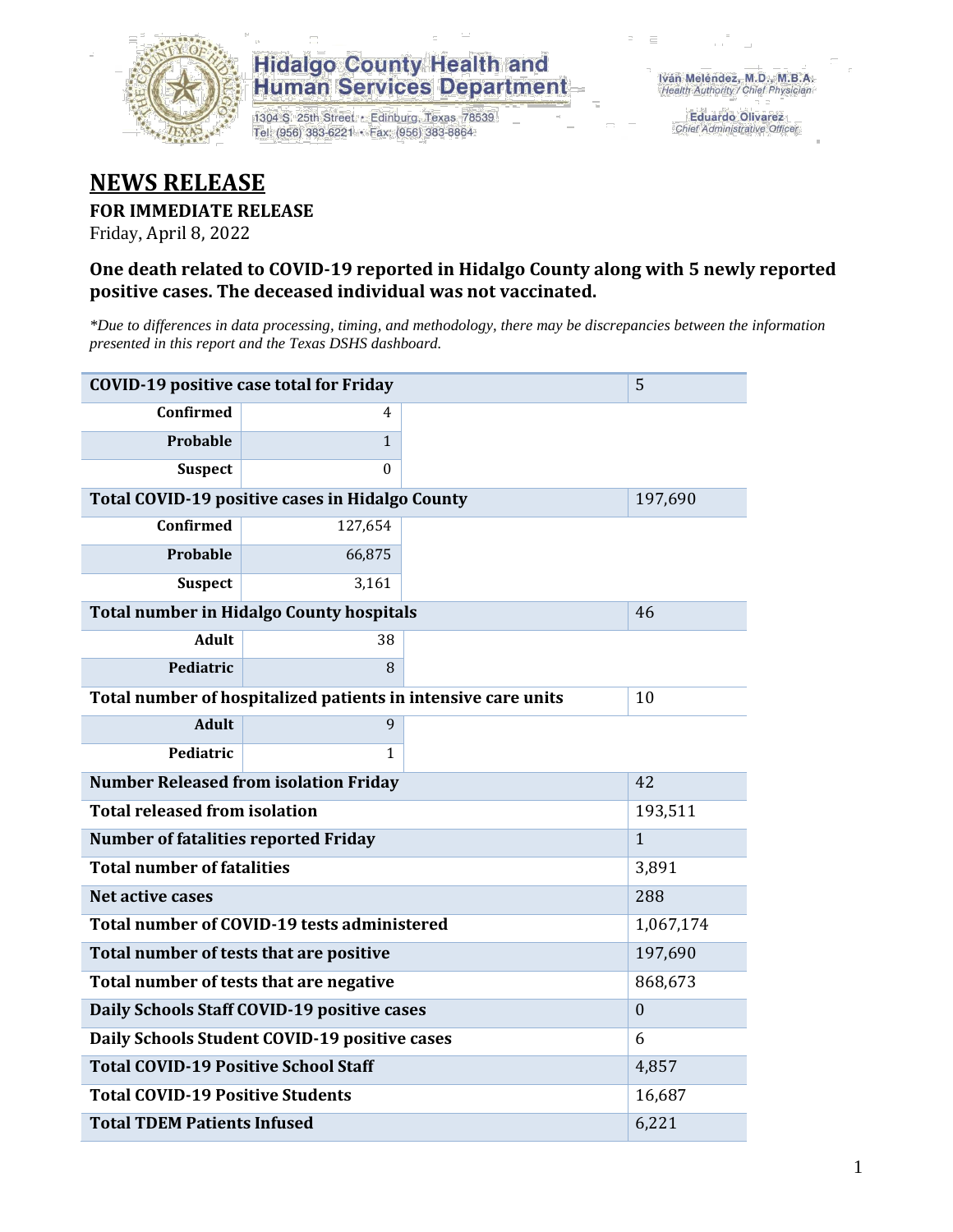

# **Hidalgo County Health and Human Services Department**

1304 S. 25th Street · Edinburg, Texas 78539 Tel: (956) 383-6221 · Fax: (956) 383-8864

Iván Meléndez, M.D., M.B.A. Health Authority / Chief Physician

> **Eduardo Olivarez** Chief Administrative Officer

*Hidalgo County uses the case status definition provided by the Texas Department of State Health Service's 2020 Epi Case Criteria Guide revised November 2020.*

- *1. Confirmed: A person who has tested positive through a molecular or PCR (oral or nasal swabs) test that looks for the presence of the virus's genetic material.*
- *2. Probable: A person who meets presumptive laboratory evidence through detection of COVID-19 by antigen test in a respiratory specimen.*
- *3. Suspect: A person who meets supported laboratory evidence through detection of specific antibodies in serum, plasma, whole body, and no prior history of being confirmed or probable case.*

*For more information of case status definition for COVID-19, please refer to:*

<https://www.dshs.state.tx.us/IDCU/investigation/epi-case-criteria-guide/2020-Epi-Case-Criteria-Guide.pdf>

| <b>Age Range</b> | <b>Number of Cases</b> |
|------------------|------------------------|
| $0 - 11$         | 1                      |
| 12-19            | 1                      |
| 20 <sub>s</sub>  | 1                      |
| 30 <sub>s</sub>  | 0                      |
| 40s              | 1                      |
| 50s              | 0                      |
| 60s              | 1                      |
| $70+$            | 0                      |
| Total:           | 5                      |

#### Case Breakdown by Age Group: The death includes:

|   | <b>Age Range</b> | Gender | <b>City</b> |  |
|---|------------------|--------|-------------|--|
| л | 40s              | Male   | Pharr       |  |